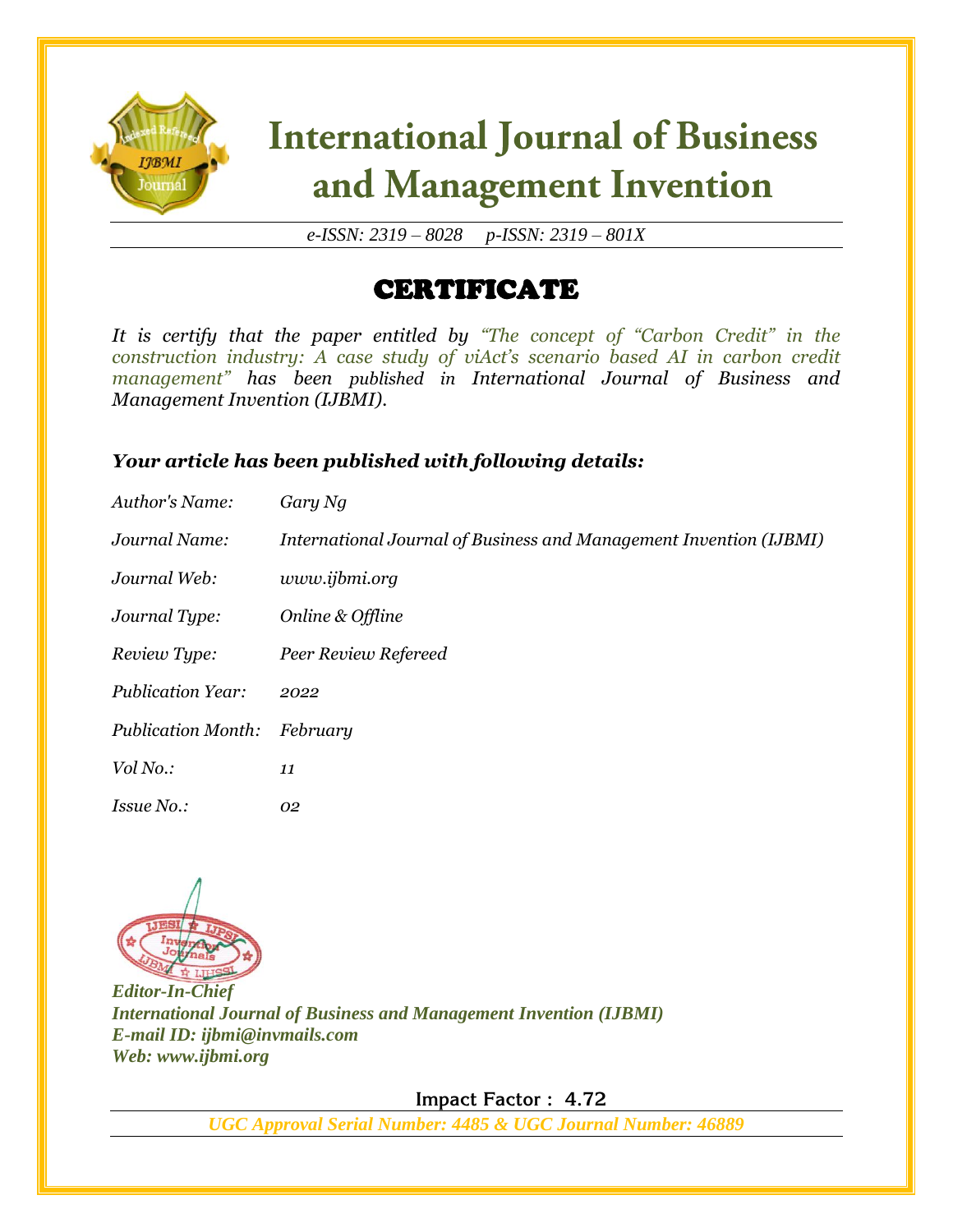

*e-ISSN: 2319 – 8028 p-ISSN: 2319 – 801X*

### CERTIFICATE

*It is certify that the paper entitled by "The concept of "Carbon Credit" in the construction industry: A case study of viAct's scenario based AI in carbon credit management" has been published in International Journal of Business and Management Invention (IJBMI).*

#### *Your article has been published with following details:*

| Author's Name:            | Hugo Cheuk                                                         |
|---------------------------|--------------------------------------------------------------------|
| Journal Name:             | International Journal of Business and Management Invention (IJBMI) |
| Journal Web:              | www.ijbmi.org                                                      |
| Journal Type:             | Online & Offline                                                   |
| Review Type:              | Peer Review Refereed                                               |
| <b>Publication Year:</b>  | 2022                                                               |
| <b>Publication Month:</b> | February                                                           |
| Vol No.:                  | 11                                                                 |
| <i>Issue No.:</i>         | 02                                                                 |



*Editor-In-Chief International Journal of Business and Management Invention (IJBMI) E-mail ID: ijbmi@invmails.com Web: www.ijbmi.org*

 **Impact Factor : 4.72**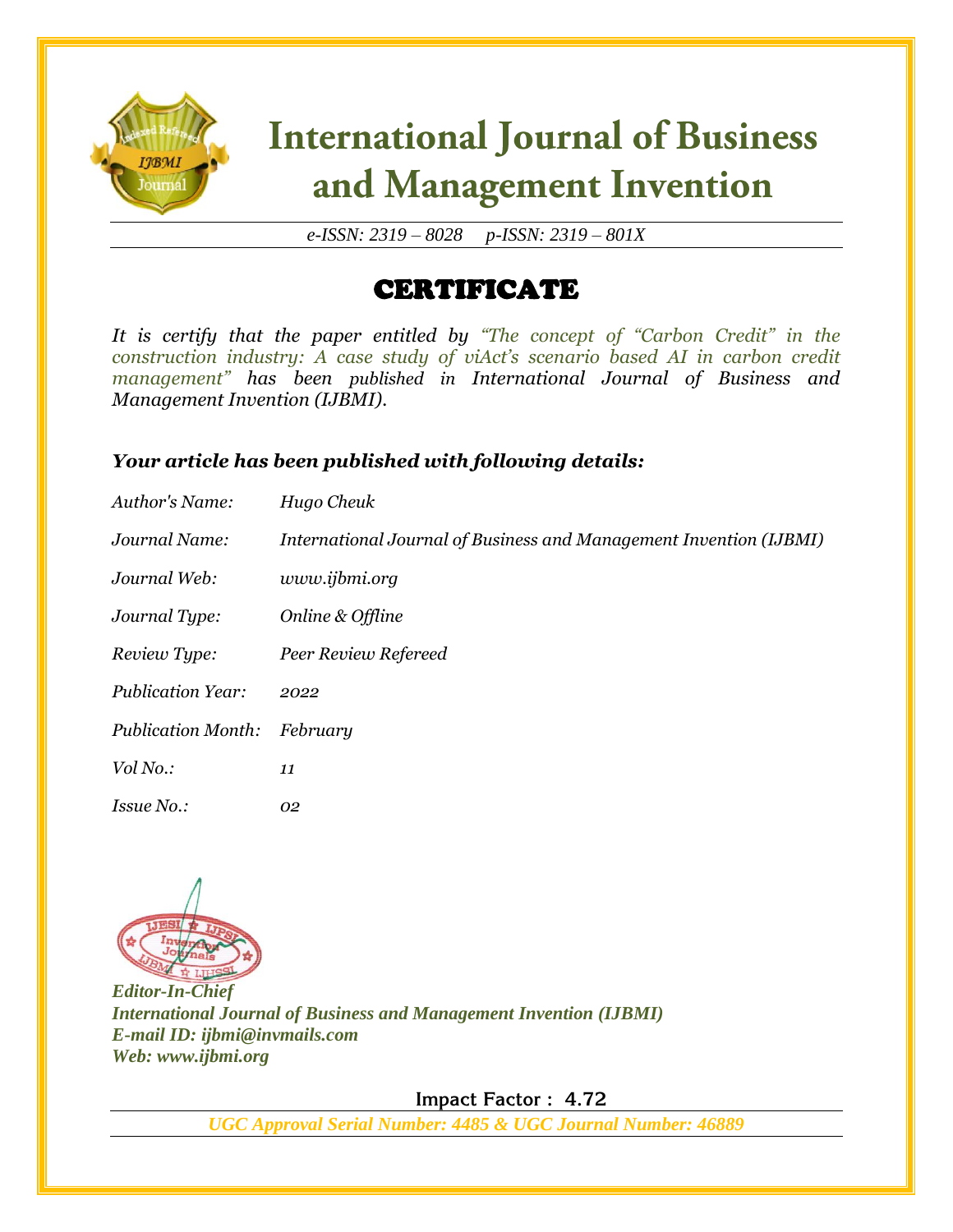

*e-ISSN: 2319 – 8028 p-ISSN: 2319 – 801X*

### CERTIFICATE

*It is certify that the paper entitled by "The concept of "Carbon Credit" in the construction industry: A case study of viAct's scenario based AI in carbon credit management" has been published in International Journal of Business and Management Invention (IJBMI).*

#### *Your article has been published with following details:*

| Author's Name:            | Surendra Singh                                                     |
|---------------------------|--------------------------------------------------------------------|
| Journal Name:             | International Journal of Business and Management Invention (IJBMI) |
| Journal Web:              | www.ijbmi.org                                                      |
| Journal Type:             | Online & Offline                                                   |
| Review Type:              | Peer Review Refereed                                               |
| <b>Publication Year:</b>  | 2022                                                               |
| <b>Publication Month:</b> | February                                                           |
| Vol No.:                  | 11                                                                 |
| <i>Issue No.:</i>         | 02                                                                 |



*Editor-In-Chief International Journal of Business and Management Invention (IJBMI) E-mail ID: ijbmi@invmails.com Web: www.ijbmi.org*

 **Impact Factor : 4.72**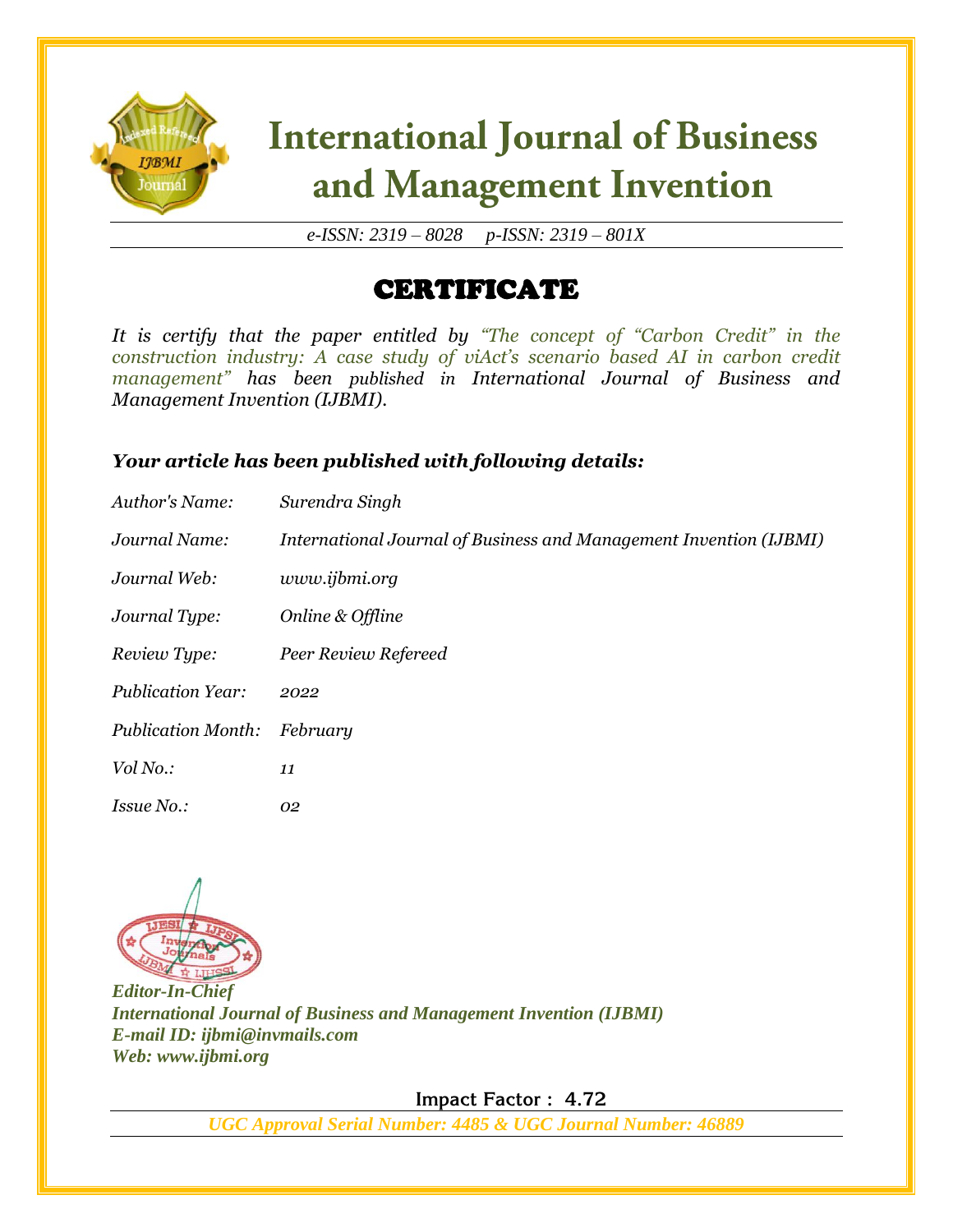

*e-ISSN: 2319 – 8028 p-ISSN: 2319 – 801X*

### CERTIFICATE

*It is certify that the paper entitled by "The concept of "Carbon Credit" in the construction industry: A case study of viAct's scenario based AI in carbon credit management" has been published in International Journal of Business and Management Invention (IJBMI).*

#### *Your article has been published with following details:*

| Author's Name:            | Barnali Sharma                                                     |
|---------------------------|--------------------------------------------------------------------|
| Journal Name:             | International Journal of Business and Management Invention (IJBMI) |
| Journal Web:              | www.ijbmi.org                                                      |
| Journal Type:             | Online & Offline                                                   |
| Review Type:              | Peer Review Refereed                                               |
| <b>Publication Year:</b>  | 2022                                                               |
| <b>Publication Month:</b> | February                                                           |
| Vol No.:                  | 11                                                                 |
| <i>Issue No.:</i>         | 02                                                                 |



*Editor-In-Chief International Journal of Business and Management Invention (IJBMI) E-mail ID: ijbmi@invmails.com Web: www.ijbmi.org*

 **Impact Factor : 4.72**